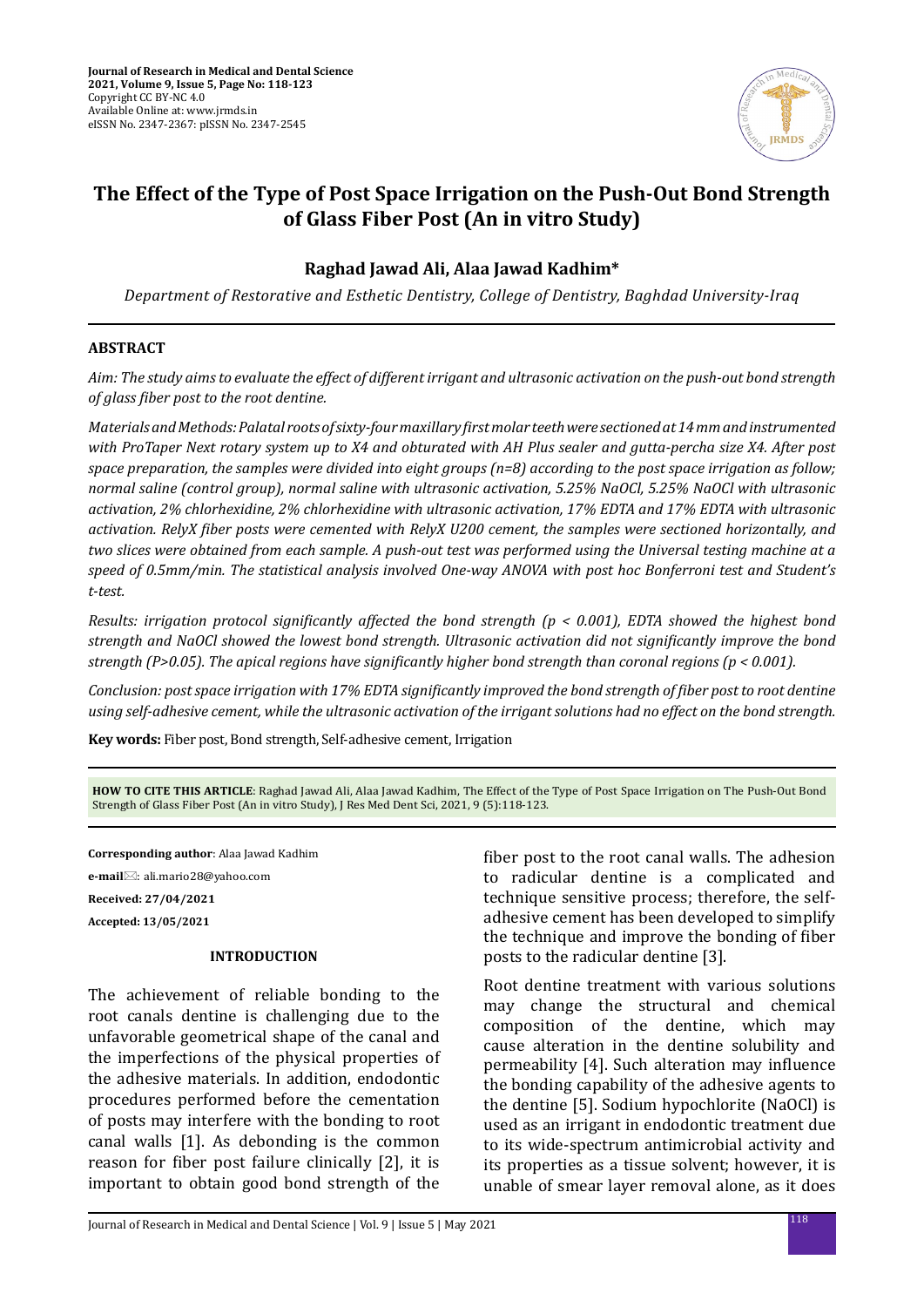not affect the inorganic materials [6]. Ethylene diamine tetra acetic acid (EDTA) effectively dissolves the inorganic materials, especially the smear layer and does not possess antibacterial activity [6].

Chlorhexidine (CHX) is a suitable irrigant solution because of its wide-spectrum antibacterial action, tissue compatibility and does not interact with the dentinal organic phase; thus, properties of the dentine are preserved. Also, it is unable of dissolving the tissues [7]. Numerous activation systems have been developed for more efficient removal of bacteria and dentinal debris from the root canals, such as passive ultrasonic irrigation (PUI). PUI is the ultrasonic activation of the root canal irrigant solutions through a small oscillating file placed inside the root canal after mechanical instrumentation [8]. Null hypothesis: there is no effect of different irrigant solutions on the push-out bond strength of the fiber post; there is no effect of ultrasonic activation on the push-out bond strength of the fiber post.

### **MATERIALS AND METHODS**

Sixty-four extracted human maxillary first molar were selected with the selection criteria that included: Straight palatal root, circular canal and absence of root decay, external root resorption or cracks. Diagnostic X-ray was taken to verify the presence of a single canal, fully formed apex and absence of internal root resorption or previous root canal treatment. The palatal roots were sectioned to a length of 14 mm from the apex. Canal patency was verified by the insertion of K file size #10 until the file tip was barely visible through the apical foramen. The working length was determined by subtracting 1 mm from this length. Initially, all the root specimens were negotiated with K files #10 and #15. After that, All the roots were instrumented with ProTaper Next rotary files (Dentsply, Maillefer, Switzerland) X1, X2, X3 up to X4. The rotation speed of the endo motor E-connect pro (Eighteeth, china) was set at 300rpm and the torque at 2 Ncm according to the manufacturer instructions. The root canals were irrigated with 3 mL of 5.25% NaOCl between each file. After complete instrumentation, the canals were irrigated with 3 mL of 17% EDTA solution, 3 mL of 5.25% NaOCl, and a final rinse with 3ml of distilled water.

After dryness with paper points, the root canals were obturated with the master gutta-percha cone (X4) and AH Plus sealer (Dentsply, Konstanz. Germany) using the single cone obturation technique. The coronal orifices of all roots were sealed with glass ionomer cement and stored for one week at 37°C and 100% humidity. After that, the gutta-percha at the coronal and middle thirds was removed with Gates Glidden size #1 (Mani, china) and the post space was prepared with RelyX fiber post drill size #1 (yellow) (3M ESPE, Germany) to a depth of 10 mm, leaving 4mm of apical obturation materials to preserve the apical seal. Samples were divided into eight groups according to the irrigation protocol (n=8).

NS1 group: post spaces irrigation with 5 ml of 0.9% normal silane solution (control group).

NS2 group: post spaces irrigation with 5 ml of 0.9% normal silane solution with PUI.

SH1 group: post spaces irrigation with 5 ml of 5.25% NaOCl solution.

SH2 group: post spaces irrigation with 5 ml of 5.25% NaOCl solution with PUI.

CH1 group: post spaces irrigation with 5 ml of 2% CHX solution.

CH2 group: post spaces were irrigation 5 ml of 2% CHX solution with PUI.

ET1 group: post spaces irrigation with 5 ml of 17% EDTA solution.

ET2 group: post spaces irrigation with 5 ml of 17% EDTA solution with PUI.

For NS1, SH1, ET1 and CH1 groups, the needle was inserted 1 mm shorter than post space length with 2-3 mm apical-coronal movements. Then the solutions were left for 1 min to standardize the total time of 90 sec. Ultrasonic activation was performed with a piezoelectric ultrasonic unit UltraX (Eighteeth, China) at a power setting of 45000 Hz using stainless-steel ultrasonic endo tip (size #20,0.02) at 1 mm shorter than post space length with 2-3 mm apical-coronal movement, three cycles of ultrasonic activation each for 20 seconds were applied with an intermittent flush of tested solution each for 10 sec (total 90 sec). The post spaces of all groups were flushed with 5 ml of distilled water for 30 sec. To standardize the flow rate of 1 ml/ 6 sec, a modified irrigation device (oral care, china) with Navi tip gauge 31 was used. After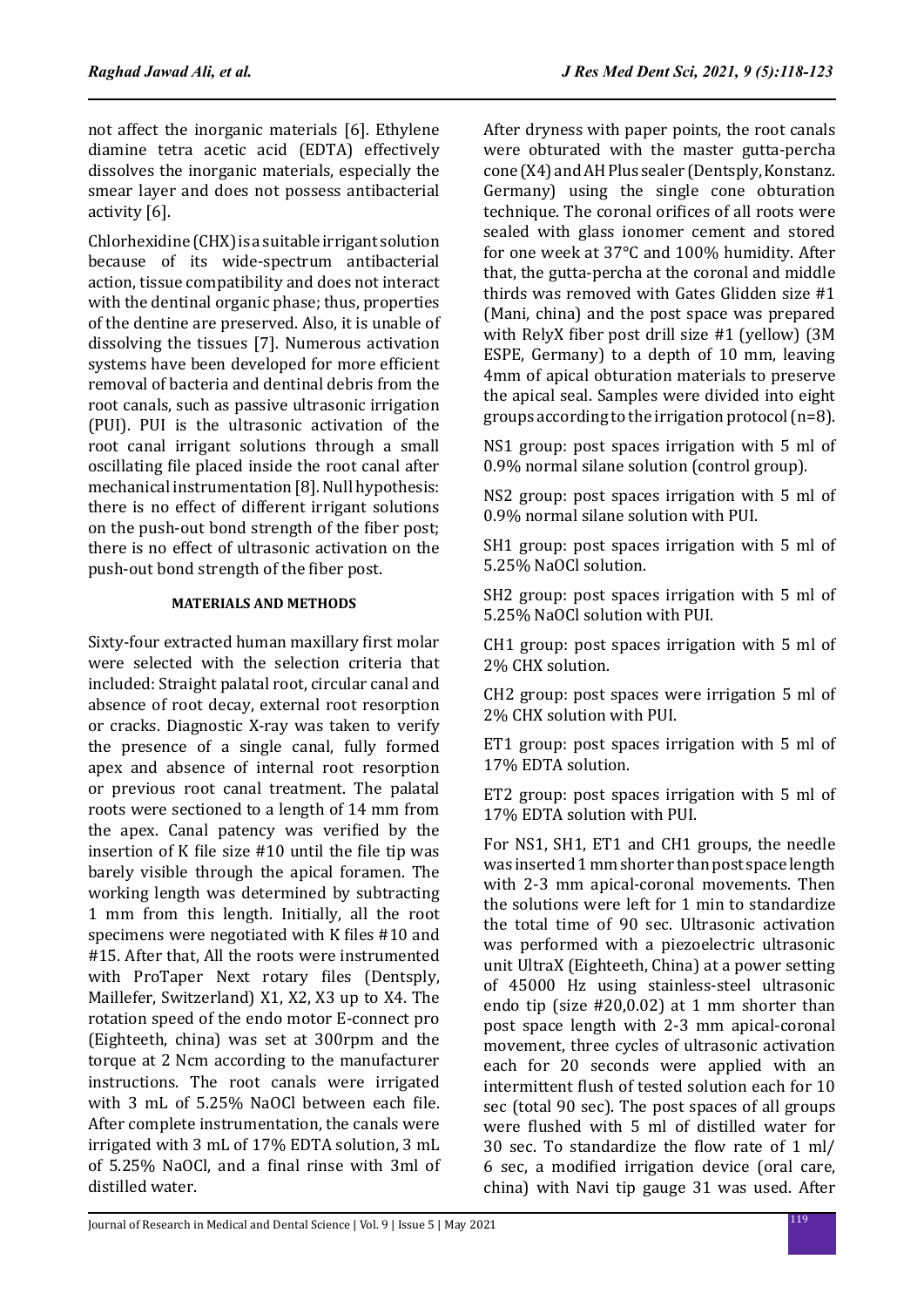post space dryness with paper points, the selfadhesive resin cement RelyX U200 Automix (3M ESPE, Germany) was applied directly to the post space by endo tip (3M ESPE, Germany) and RelyX fiber post size #1 (yellow) (3M ESPE, Germany) was fully seated in the post space. The excess material was removed immediately with a micro brush and the fiber post was kept under figure pressure for 1 minute. Light curing was done with a LED curing unite (LED, Guilin Woodpecker Medical Instrument CO, China) for 40 sec at 850 mW/cm2 intensity with the tip of the curing unit was in direct contact with the coronal end of the fiber post. After embedment in clear acrylic, the samples were sectioned horizontally perpendicular to their long axis by a diamond disk under water coolant to obtain two sections (2 mm thickness) from the coronal and apical regions. Push-out test was performed by a Universal testing machine (Tinius Olsen, UK) at a speed of 0.5mm/min; due to the tapered design of the fiber post, each side of the slice was photographed using a Nikon camera with a macro lens and the diameters of the post were measured with Image J software program. Two different sizes of flat-ended plungers were used to contact only the fiber post without touching the cement and/or the dentinal walls. The maximum failure load was recorded in newtons (N) and then converted to megapascals (MPa) from the flowing equation:

Push-out bond strength (MPa) = Maximum load (N)/Adhesive area (mm2)

Adhesive area (A) recorded from:

A=π (R+r) [(h<sup>2</sup>+(R-r)2]0.5

 $\pi = 3.14$ .

R: Represents the coronal post radius (mm).

R: Represents the apical post radius (mm).

H: Represents the thickness of the slice (mm).

The failed specimens were examined under a digital microscope (at 50X magnification) to analyze the failure pattern; the failure mode was classified as: adhesive failure between resin cement and dentine (A c/d), adhesive failure between resin cement and post  $(A c/p)$ , mixed adhesive failure (M) and cohesive failure in the post (Cp). One-way ANOVA with post hoc Bonferroni test and Student's t-test were performed to identify the significant differences among the groups (a=0.05).

# **RESULTS**

Means push-out bond strength (Table 1) showed that ET1 and ET2 groups had the highest bond strength, while SH1and SH2 groups had the lowest bond strength. Student's t-test (Table 1) showed significant differences (p < 0.001) between the coronal and apical regions of all the groups. Student's t-test (Table 2) showed that there were non-significant differences (P>0.05) between the groups with PUI and the groups without PUI at both regions. One-way ANOVA test showed a significant difference  $(p < 0.001)$  among all groups at both regions. To locate the source of significant difference Bonferroni test (Table 3) was performed among NS1, SH1, CH1 and ET1 groups and showed that at the coronal region, there were significant differences when comparing (NS1-ET1), (SH1- CH1), (SH1-ET1), (CH1-ET1) groups, while non-significant differences when comparing (NS1-SH1) and (NS1-CH1) groups. At the apical region, there were the same results except that there was a non-significant difference between (CH1-ET1) groups. Bonferroni test among PUI groups showed similar results. The percentage of the failure mode (Table 4) showed that the mixed adhesive failure (M) was the predominant failure mode in NS1, NS2, CH1, CH2, ET1 and ET2

**Table 1: Mean push-out bond strength with standard deviation and Student's t-test between coronal and apical regions.**

| Groups          | Coronal |       | Apical |       | Student's t-test<br>Coronal vs. Apical |             |                 |
|-----------------|---------|-------|--------|-------|----------------------------------------|-------------|-----------------|
|                 |         |       |        |       |                                        |             |                 |
|                 | NS1     | 18.28 | 1.36   | 24.39 | 0.82                                   | $-10.831$   | 0               |
| NS <sub>2</sub> | 18.51   | 1.23  | 24.77  | 0.82  | $-11.943$                              | $\Omega$    | $\epsilon$      |
| SH <sub>1</sub> | 16.02   | 2.43  | 22.53  | 2.21  | $-5.594$                               | $\Omega$    | $\epsilon$<br>ב |
| SH <sub>2</sub> | 16.38   | 1.06  | 23.06  | 1.35  | $-10.944$                              | 0           | C               |
| CH <sub>1</sub> | 20.21   | 1.09  | 26.52  | 1.23  | $-10.82$                               | $\Omega$    | $\epsilon$      |
| CH <sub>2</sub> | 20.25   | 1.51  | 26.6   | 1.61  | $-8.108$                               | $\mathbf 0$ |                 |
| ET1             | 23.06   | 1.87  | 28.45  | 1.8   | $-5.857$                               | $\Omega$    | $\epsilon$      |
| ET <sub>2</sub> | 23.52   | 1.43  | 28.95  | 1.45  | $-7.517$                               | $\mathbf 0$ |                 |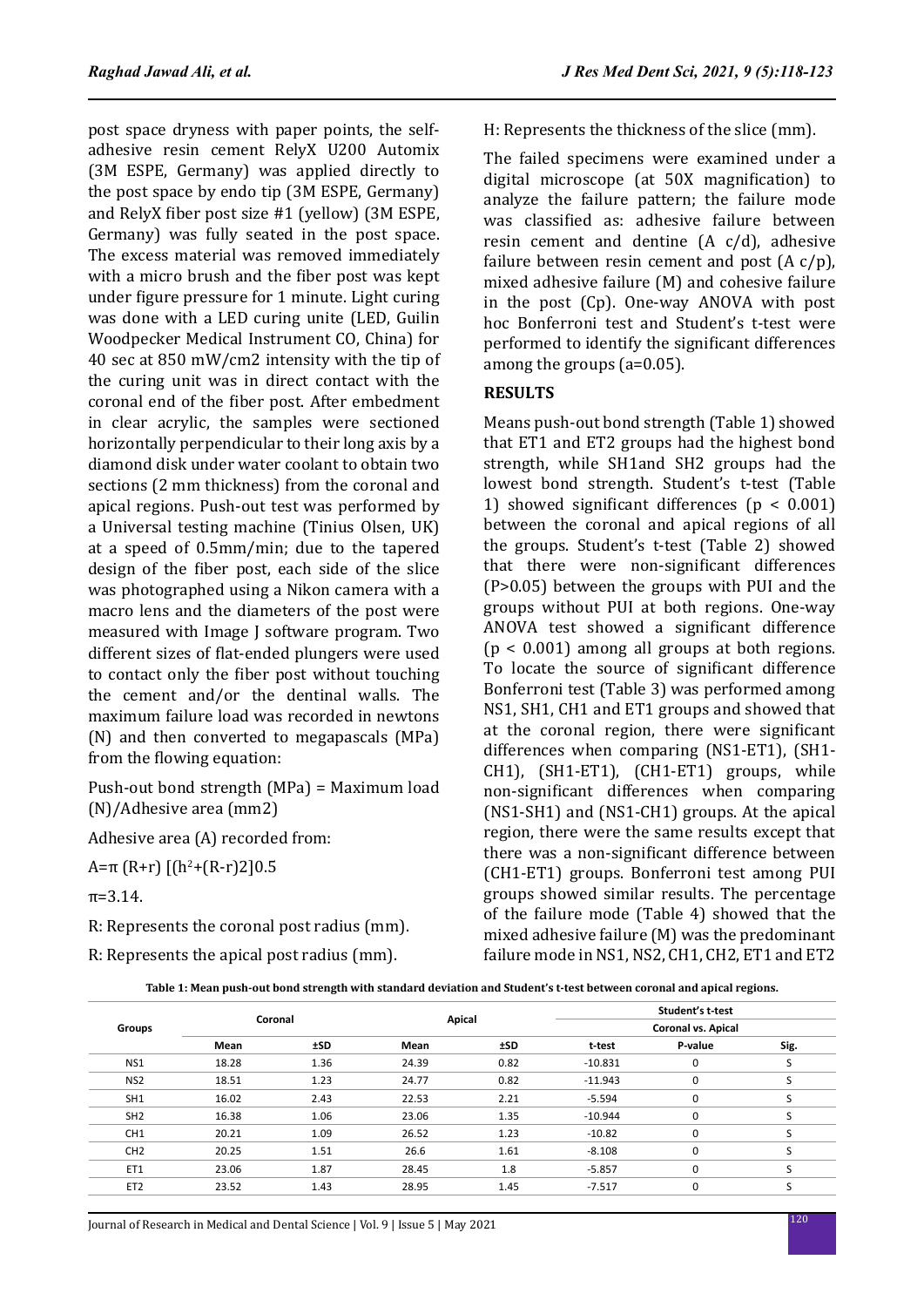| Table 2: Student's t-test between groups with and without PUI. |                |          |         |           |  |
|----------------------------------------------------------------|----------------|----------|---------|-----------|--|
| Groups                                                         | <b>Regions</b> | t-test   | P-value | Sig.      |  |
|                                                                | Coronal        | $-0.353$ | 0.729   | <b>NS</b> |  |
| NS1 vs. NS2                                                    | Apical         | $-0.922$ | 0.372   | <b>NS</b> |  |
| SH1 vs. SH2                                                    | Coronal        | $-0.39$  | 0.703   | <b>NS</b> |  |
|                                                                | Apical         | $-0.574$ | 0.575   | <b>NS</b> |  |
|                                                                | Coronal        | $-0.059$ | 0.954   | <b>NS</b> |  |
| CH1 vs. CH2                                                    | Apical         | $-0.108$ | 0.916   | <b>NS</b> |  |
| ET1 vs. ET2                                                    | Coronal        | $-0.557$ | 0.586   | <b>NS</b> |  |
|                                                                | Apical         | $-0.614$ | 0.549   | <b>NS</b> |  |
|                                                                |                |          |         |           |  |

#### **Table 3: Bonferroni test among NS1, SH1, CH1 and ET1 groups.**

| Region  | Variable | <b>Mean Difference</b> | P-value     | Sig.      |
|---------|----------|------------------------|-------------|-----------|
|         | NS1-SH1  | 2.2625                 | 0.15        | <b>NS</b> |
|         | NS1-CH1  | $-1.93125$             | 0.46        | <b>NS</b> |
| Coronal | NS1-ET1  | $-4.77875$             | 0           | S         |
|         | SH1-CH1  | $-4.19375$             | 0           | S         |
|         | SH1-ET1  | $-7.04125$             | 0           | S         |
|         | CH1-ET1  | $-2.8475$              | 0.016       | S         |
|         | NS1-SH1  | 1.86125                | 0.422       | <b>NS</b> |
|         | NS1-CH1  | $-2.125$               | 0.165       | <b>NS</b> |
|         | NS1-ET1  | $-4.05625$             | 0           | S         |
| Apical  | SH1-CH1  | $-3.98625$             | 0           | S         |
|         | SH1-ET1  | $-5.9175$              | $\mathbf 0$ | S         |
|         | CH1-ET1  | $-1.93125$             | 0.331       | <b>NS</b> |

#### **Table 4: Failure modes percentage of all groups.**

| Groups          | Adhesive c/d | Adhesive c/p | <b>Mixed adhesive</b> | Cohesive p |
|-----------------|--------------|--------------|-----------------------|------------|
| NS <sub>1</sub> | 31.25%       | 0%           | 43.75%                | 25%        |
| NS <sub>2</sub> | 31.25%       | 12.50%       | 43.75%                | 12.50%     |
| SH <sub>1</sub> | 62.50%       | 0%           | 18.75%                | 18.75%     |
| SH <sub>2</sub> | 62.50%       | 0%           | 25%                   | 12.50%     |
| CH <sub>1</sub> | 12.50%       | 18.75%       | 37.50%                | 31.25%     |
| CH <sub>2</sub> | 25%          | 0%           | 62.50%                | 12.50%     |
| ET1             | 6.25%        | 18.75%       | 50%                   | 25%        |
| ET <sub>2</sub> | 0%           | 25%          | 50%                   | 25%        |
| Total           | 28.90%       | 9.37%        | 41.40%                | 20.31%     |

groups, while the adhesive failure between resin cement and dentine (A c/d) was the predominant failure mode in SH1 and SH2 groups.

### **DISCUSSION**

The most common failure cause in fiber post retained restoration is debonding. The bonding quality is influenced by several factors such as; the anatomy of the root, unfavorable cavity configuration, cement application procedure, polymerization technique, smear layer and others [9].

According to the results of the study, the irrigant solutions had significantly influenced the bond strength of fiber post to radicular dentine; therefore, the first part of the null hypothesis must be rejected, and this agreed with these studies [10,11]; however, another study observed less influence of irrigant solutions on the bond strength of fiber post cemented with self-adhesive cement [12].

A thick smear layer is formed during the preparation of post space; this smear layer led to a significant reduction of the self-adhesive cement bond strength due to the interference with the formation of the hybrid layer [13]. This can be attributed to the reduced ability of acidic monomers of self-adhesive cement to dissolve this thick layer and penetrate the underlying dentine surface [14].

In the present study, the highest bond strength was observed in ET1 and ET2 groups; this could be attributed to its best ability of removing the smear layer compared with other tested solutions [12]. Furthermore, EDTA has the potential to improve the wettability of dentine surface and it is always the first option whenever the adhesion is considered [15].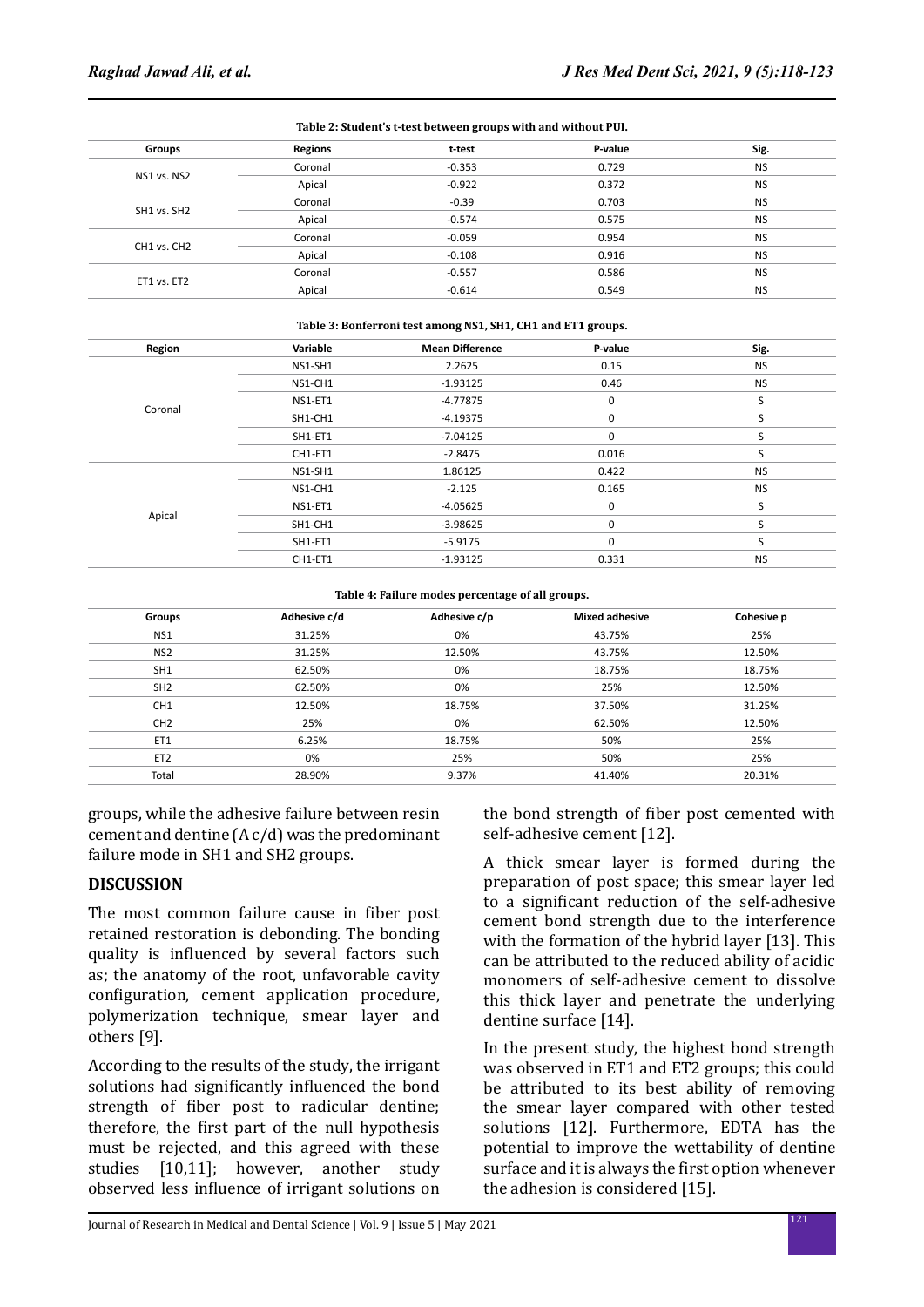This finding agreed with these studies [16,17]. In contrast, Hayashi, et al. [18] reported significantly lower bond strength after 17% EDTA irrigation; these different results could be due to the use of different dentine bonding systems (self-etching cement).

2% CHX irrigation exhibited slighter improvement in the bonding strength, but the difference was statically non-significant from the control group. CHX is a MMP inhibitor that protects the collagen of the hybrid layer from degradation leading to bond strength<br>preservation of the acid-etched dentine.  $preservation$  of the however; its effect could be demonstrated in a long-term evaluation. Therefore, it is possible that the short period evaluation may influence the results of the present study.

Another explanation might be that the selfadhesive cement has a reduced ability of etching the smear layer and exposing the collagen fibrils or endogenous enzymes in the underlying dentine to CHX can exert its action [19]. This result agreed with these studies [20,21].

5.25% NaOCl irrigation of the post space resulted in the lowest mean bond strength without significant difference from the control group. This adverse influence of NaOCl might result from that; NaOCl is a pro-oxidant agent which inhibits the resin cement polymerization at the adhesive interface [22]. In addition, NaOCl alone cannot remove the smear layer effectively, leaving blocked dentinal tubules that reduce the resin cement infiltration [23].

This result agreed with these studies [16,24]. While in conflict with the results of Zhang, et al. [25], who reported that NaOCL irrigation increased the bonding strength of the fiber post looted by self-adhesive cement; however, this different result might be attributed to the lower concentration of NaOCl (2.5%) and less irrigation time (30 sec).

Although the efficacy of PUI in the removal of bacteria is well identified, its influence on the bonding ability of radicular dentine to the fiber post is not known. According to the results of this study, the bond strength did not increase by ultrasonic activation of the tested irrigant solutions; therefore, the second part of the null hypothesis cannot be rejected. These results agreed with Gu, et al. [26], who reported that the

ultrasonic activation of 5.25% NaOCl or 0.9% saline solutions did not enhance the removal of smear layer, open dentinal tubules or improve the fiber post bonding strength.

In our study, the bond strength values of the apical regions were significantly higher than the coronal regions of all groups. This result was in agreement with these studies [27,28], which reported greater bonding strength at the apical region of the fiber post. In contrast, Amižić, et al. [29] observed greater bond strength values in the coronal part than apically; they attributed their results to the greater tubule density in the coronal part than the apical part; however, the greater bond strength at the apical area appeared to be associated more to the solid dentine area than to the dentine tubules density [27]. Also, the fiber post is in close contact with the dentinal walls in the apical region, which produce a locking area; therefore, the fiber post retention in this area depends on the adhesive bond and mechanical friction [1].

The analysis of the failure mode of all specimens revealed that the mixed adhesive failure was the predominant failure mode. In SH1 and SH2 groups, the predominant failure mode was the adhesive failure between the resin cement and dentine, which might indicate the adverse effect of the NaOCl on the bond between the radicular dentine and the resin cement. In contrast, the ET1 and ET2 groups revealed the least percentage of adhesive failure between the resin cement and dentine, indicating improved adhesion between the dentine and the resin cement.

# **CONCLUSIONS**

- $\checkmark$  17% EDTA post space irrigation significantly improved the bond strength of fiber post cemented with self-adhesive cement, while 5.25% NaOCL irrigation resulted in a nonsignificant reduction of bond strength.
- $\checkmark$  PUI had a non-significant effect on the bond strength of the fiber post.
- $\checkmark$  The highest bond strength was observed in the apical region of the post space.

# **REFERENCES**

1. Muniz L, Mathias P. The influence of sodium hypochlorite and root canal sealers on post retention in different dentin regions. Operative Dent 2005; 30:533.